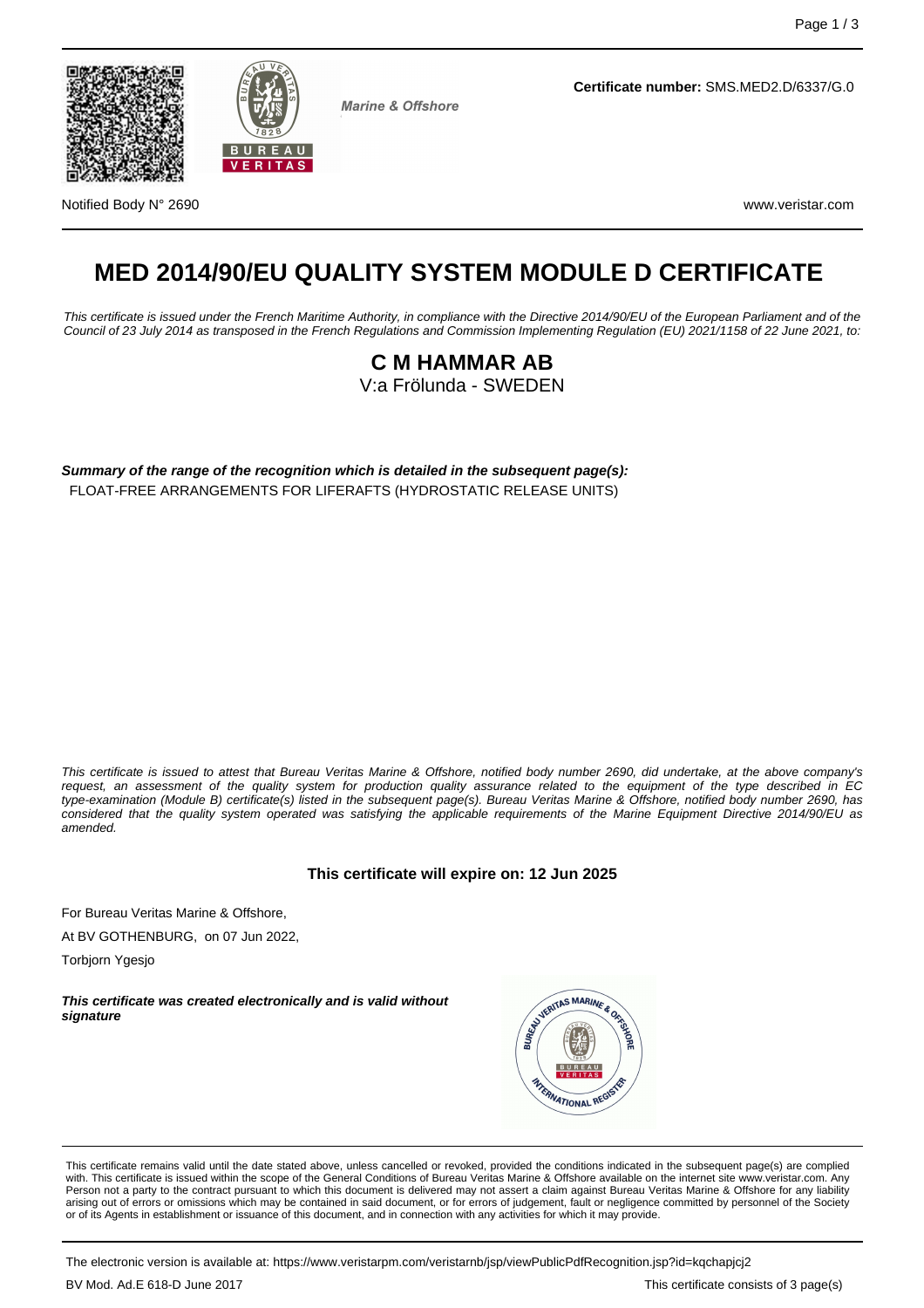## **ANNEX**

## **1. SCOPE**

#### **Products**

| App. number  | Sign date   | Validity date | Item designation                                                                                                                   | Trade name                                                                          | Comment |
|--------------|-------------|---------------|------------------------------------------------------------------------------------------------------------------------------------|-------------------------------------------------------------------------------------|---------|
| 07493/F0 MED | 17 Dec 2018 | 24 Jan 2024   | <b>FLOAT-FREE AR-</b><br>RANGEMENTS FOR<br><b>LIFERAFTS</b><br>(HYDROSTATIC RE-<br>LEASE<br><b>UNITS) - MED/1.16</b>               | Types HAMMAR H20R &<br>HAMMAR H20-ERU                                               |         |
| 21732/C0 MED | 29 May 2019 | 29 May 2024   | <b>FLOAT-FREE AR-</b><br><b>RANGEMENTS FOR</b><br><b>LIFERAFTS</b><br>(HYDROSTATIC RE-<br><b>LEASE</b><br><b>UNITS) - MED/1.16</b> | HAMMAR H20RX &<br>HAMMAR H20RX-ERU<br><b>HAMMAR H20RL &amp;</b><br>HAMMAR H20RL-ERU |         |
| 27819/C0 MED | 05 May 2022 | 05 May 2027   | <b>FLOAT-FREE AR-</b><br><b>RANGEMENTS FOR</b><br><b>LIFERAFTS</b><br>(HYDROSTATIC RE-<br><b>LEASE</b><br><b>UNITS) - MED/1.16</b> | Types HAMMAR H20RX<br>with external breather<br>valve                               |         |

#### **USCG marking as per US-EC MRA**

| App. number  | Trade name                                                                         | USCG marking as per US-EC MRA                                   | Comment |
|--------------|------------------------------------------------------------------------------------|-----------------------------------------------------------------|---------|
| 07493/F0 MED | Types HAMMAR H20R & HAMMAR   USCG 160.162 / EC2690 / 07493<br>H <sub>20</sub> -ERU | F0 MED                                                          |         |
| 21732/C0 MED | HAMMAR H20RX & HAMMAR<br>H20RX-ERU HAMMAR H20RL &<br><b>HAMMAR H20RL-ERU</b>       | USCG 160.162 / EC2690 / 21732<br>C <sub>0</sub> ME <sub>D</sub> |         |
| 27819/C0 MED | Types HAMMAR H20RX with ex-<br>ternal breather valve                               | USCG 160.162 / EC2690 / 27819<br>C <sub>0</sub> ME <sub>D</sub> |         |

## **2. LIMITATIONS**

The EC type-examination certificates listed in the scope are to be valid.

Bureau Veritas Marine & Offshore is to be informed immediately of any modification to the quality system in order to agree on appropriate actions.

C M HAMMAR AB has to apply for the periodical audits as agreed with Bureau Veritas Marine & Offshore.

C M HAMMAR AB must draw up a written EC declaration of conformity to type in compliance with the article 16 of the MED 2014/90/EU.

C M HAMMAR AB must affix the mark of conformity in compliance with the articles 9 and 10 of the MED 2014/90/EU taking into consideration the 2 following examples:



2690/XXXX Where XXXX is the year in which the mark is affixed or



**2690/ZZ** Where ZZ are the two last digits of the year in which the mark is affixed.